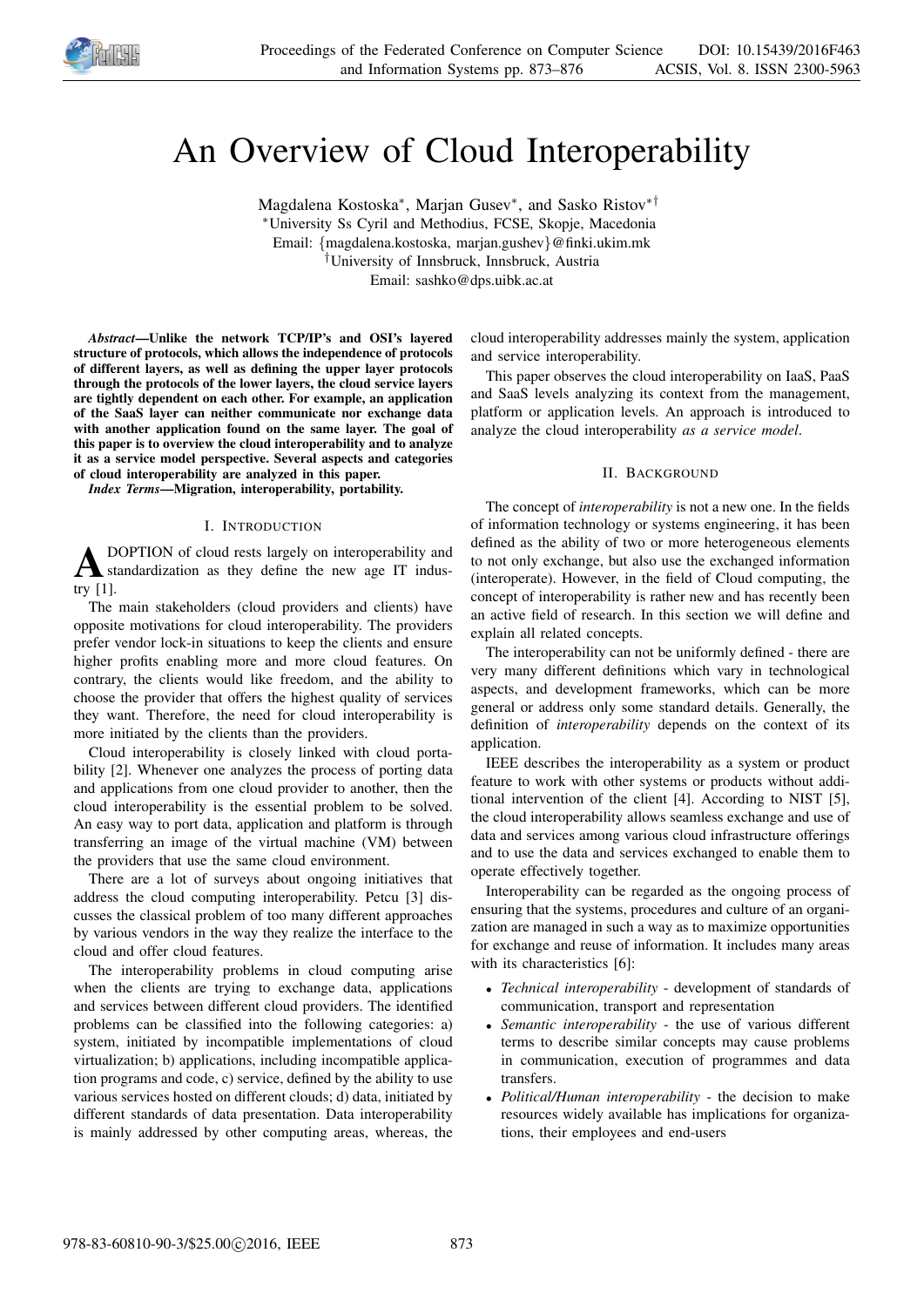

Fig. 1. Interoperability types and their correlation

- *Interoperability of communities or societies* there is an increasing need to require access to information from a wide range of sources and communities.
- *International interoperability* in international matters, there are variations in standard, communication problems, language barriers, differences in communication styles, and a lack of common basis.

In most known interoperability frameworks, this term is considered in three levels [7], as follows:

- *Technical interoperability* which includes standards and protocols. This aspect of interoperability covers the technical issues of linking computer systems and services.It includes key aspects such as open interfaces, interconnection services, data integration and middleware, data presentation and exchange, accessibility and security services [8]. Technical interoperability is usually associated with hardware/software components, systems and platforms that enable machine-to-machine communication to take place. This kind of interoperability is often centred on (communication) protocols and the infrastructure needed for those protocols to operate [9].
- *Syntax interoperability* is usually associated with data formats when they are exchanged among systems. Certainly, the messages transferred by communication protocols need to have a well-defined syntax and encoding, even if it is only in the form of bit-tables [9].
- *Semantic interoperability* is concerned with ensuring that the precise meaning of exchanged information is understandable by any other application that was not initially developed for this purpose. Semantic interoperability enables systems to combine received information with other information resources and to process it in a meaningful manner. Semantic interoperability is therefore a prerequisite for the front-end multilingual delivery of services to the client [8].

Additionally, *organizational interoperability* is also discussed, which allows systems to be involved in business processes of multiple organizations [8].

An overview of all interoperability types is given in Fig. 1. The application of interoperability in any domain is usually realized by defining and applying standards. Generally, the goal of interoperability and the standards is the same - to allow exchange and cooperation of computer services. Standards define protocol by which all service suppliers that implement the standards offer structured data and information exchange no matter the inner architectural design or implementation is used for the service.

## III. CLOUD INTEROPERABILITY

Interoperability in cloud can be considered and defined as a service model, and therefore, we will discuss interoperability of applications, platforms, and management.

Cloud application interoperability addresses the application components, whether they are deployed as IaaS, PaaS, or SaaS. An application component may be a complete monolithic application, or a service as a part of a distributed application. These components invoke respective platforms that implement various communications protocols and data presentation standards; and therefore, can not be used without cloud platform interoperability.

Cloud platform interoperability concerns the platform components, usually deployed as PaaS or IaaS. Information exchange and service discovery requires standard protocols to realize interoperable platforms.

Cloud management interoperability targets the management aspects between various cloud services deployed on SaaS, PaaS, or IaaS levels. Each provider realizes different cloud features and interfaces to manage them, so the clients would prefer to have a unique approach and generic off-the-shelf system management, offered via standard interfaces.

# *A. IaaS level interoperability*

Interoperability on the IaaS level of cloud management implies simple and standardized management of infrastructures of different cloud systems. The management includes instantiating and control of virtual machines, enabling and discovering network characteristics, setting and editing security rules, etc.

This type of interoperability is the best defined when compared to other types. Fig. 2 shows a taxonomy of its basic concepts [10], [11], [12]:

- *Access Mechanism* defines how a service in cloud may be accessed by users and/or software developers,
- *Virtual Resources* service delivery as a complete software stack of installing a virtual machine,
- *Network* addressing and API,
- *Storage* management and organization of storage,
- *Security* authentication, authorization, user accounts and encryption,
- *Service-Level Agreement* architecture format, monitoring, and
- *Other*.

# *B. PaaS level interoperability*

Interoperability on the PaaS level implies simple exchange of data and services among different platforms hosted on different infrastructures on cloud, and their effective reuse without extra effort on part of the user.

When analyzing the data exchange, one can consider data compatibility among different platforms, such as if numbers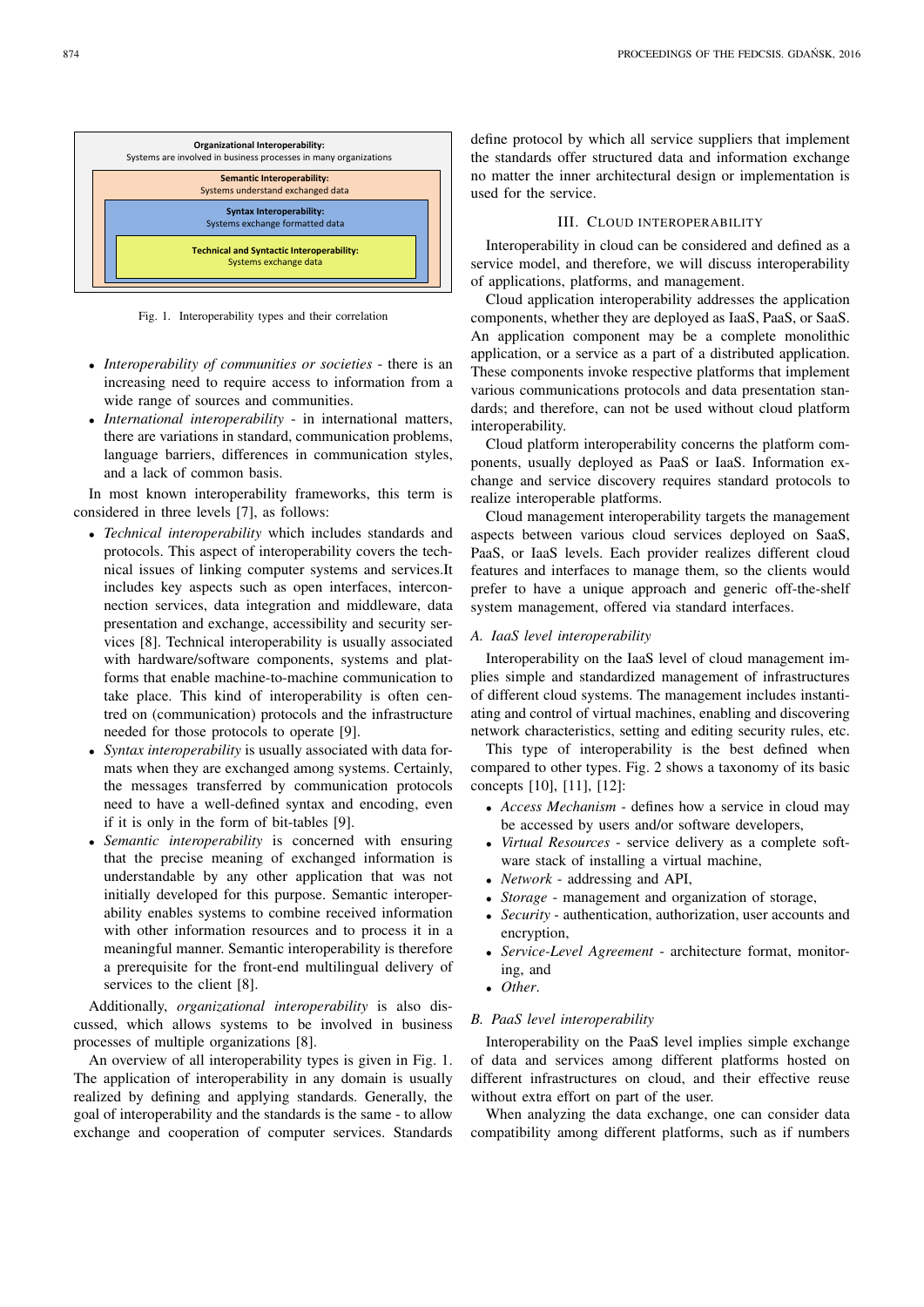

Fig. 2. Taxonomy of IaaS interoperability [10]

are to be transferred, then Little or Big Endian mode should be preserved, or a special function enabled to realize an easy transformation between the formats prior to transfer.

Analysis of the interoperability of services to be hosted in different cloud platforms rises the question of portability. For example, to transfer a service from one cloud to another that uses a different platform, initiates a lot of portability problems. If the origin and target clouds use the same environment, then a simple packing and copying procedure can be used to realize the porting process.

In case of different platforms on the origin and target clouds, one has to start a different transfer procedure that consists of packing, copying, instantiating, installing, deployment and customization to enable an interoperability. Still, there are open issues that address the way services interact with others, if there are additional cloud services invoked by the origin cloud that are not supported by the target cloud, or any dependence on a specific operating system hosted in the origin cloud.

#### *C. SaaS level interoperability*

Interoperability on the SaaS level of cloud applications implies simple exchange of data and services among different applications hosted on different platforms and infrastructures on cloud, and their effective reuse without extra effort on part of the user. Additionally, this type of interoperability can be considered from different application domains.

Interoperability on the level of applications is first defined by Kumar et al. [13] in 2010. According to their definition, interoperability can be considered in four categories (Fig. 3):

- Interoperability among applications in the same cloud,
- Data exchange and operation calls in applications on different cloud-computing environments
- Software programs that are distributed in different cloud environments and integrate data and applications in cloud in a unified way, and
- Migration of applications from one cloud environment to another.

When a client switches between two cloud providers on the SaaS level does not involve porting the applications and services, rather it involves exchange of structured data.



Fig. 3. Interoperability types in cloud applications [13]

TABLE I DEVELOPMENT STATUS OF EACH ASPECT OF INTEROPERABILITY OF CLOUD COMPUTING

| Context     | Layer       | Developing standards |
|-------------|-------------|----------------------|
| Management  | IaaS        | OCCI, CIMI, UCI      |
| Platform    | PaaS        | Stub                 |
| Application | <b>SaaS</b> | mOSAIC               |

The cloud interoperability is probably the most significant to address the compatibility of exchanged data on the functional level, it means not just to transfer the structured data, but also all relations between them. So far, no interface has been developed to allow such an interoperability. The problem is mainly manifested on the definition on functional level of realization the interface to the application.

Most of the research in the area of SaaS level, and even on the PaaS level is limited by the support of the vendors. Usually, the vendors prefer to lock-in the customer to its cloud and do not cooperate in the efforts to support the interoperability on this level.

#### IV. DISCUSSION

Table I presents the current development stage for each of the perspectives (i.e. categories), as well as, mapping of the use cases to the perspectives.

One can notice in Table I that certain aspects are more developed than other (i.e. interoperable management of virtual machines and application portability). We can also notice that the Platform context is least developed.

Large number of developing standards has arisen during the past few years:

- OCCI The Open Cloud Computing Interface standard represents protocol and API for all kinds of IaaS management tasks [14]
- CIMI Cloud Infrastructure Management Interface standard represents an interface for management of cloud services and the operations and attributes [15]
- UCI Unified Cloud Interface concept aim to provide a unified interface for entire infrastructure stack using semantic technology [16]
- mOSAIC The mOSAIC platform and engine enables deployment, configuration and management of applications using semantic technology [17]